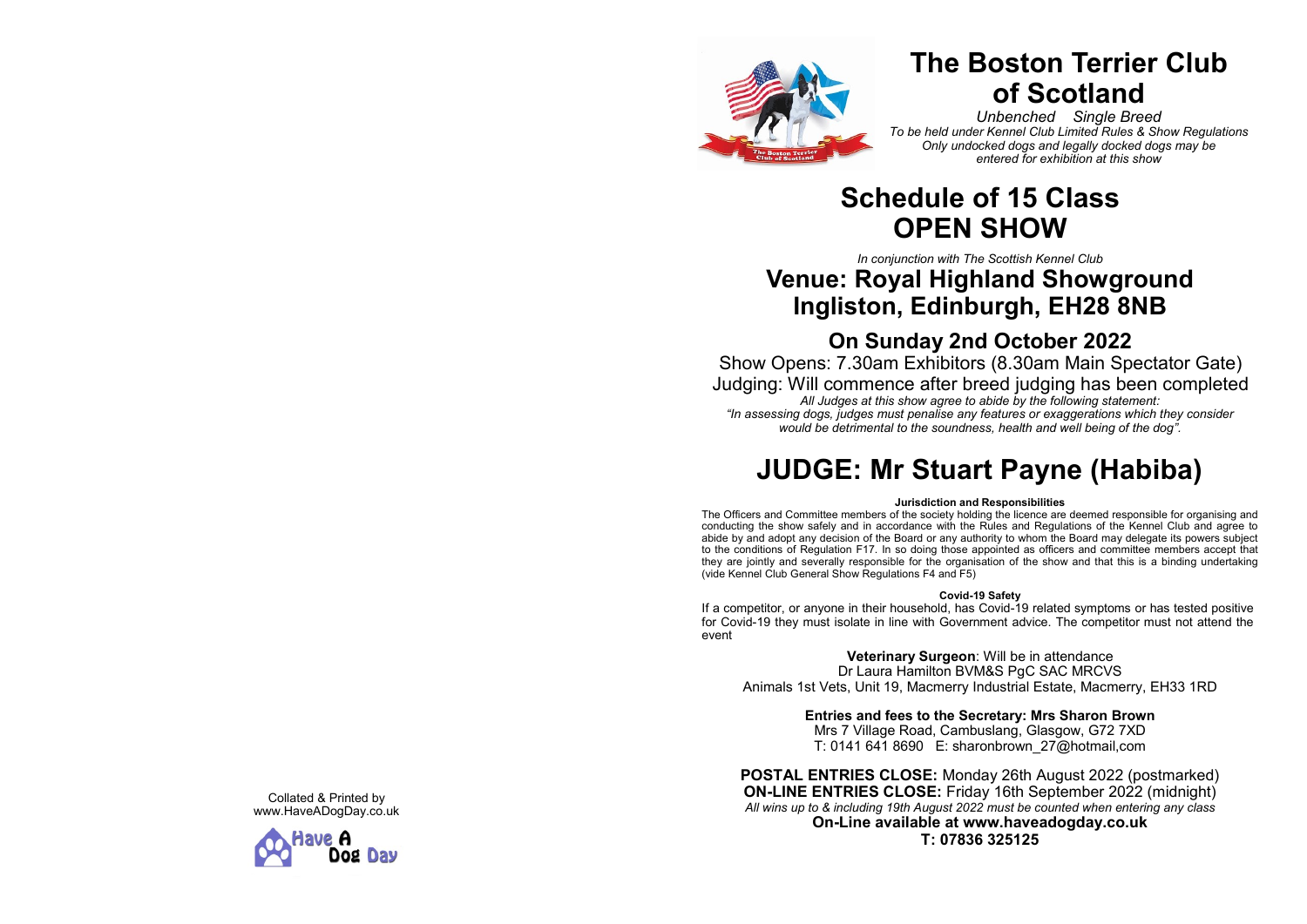### **SHOW INFORMATION**

### **Officers**

President: Mrs Nan Keenan Vice President: Mr Albert Wight Chairman: Mr Gerry McCallum Vice Chairman: Mr Peter Keenan Secretary: Mrs Sharon Brown Treasurer: Ms Nicci Laing Health & Safety Officer: Mr Brian Murphy Show Manager: Mr Peter Keenan

### **Committee**

Mrs D McLaren, Mrs M Kane, Mrs L Levy Mr A Easdon, Mr J Tarres, Mr B Murphy

### **ROSETTES**

Rosettes will be on offer for Best in Show, Reserve Best in Show Best Puppy in Show, Reserve Best Puppy in Show and Best Veteran in Show Best Dog, Best Bitch, Best Puppy Dog, Best Puppy Bitch Tartan Rosettes First to Reserve in all classes NO Prize Money on offer

### **DONATIONS**

Classes can be sponsored at £5.00 per Class Best in Show, Reserve Best in Show, Best Puppy in Show and Best Veteran in Show £10.00

### **ENTRY FEES**

### **Entry Fees**

| Non-Members First Entry / Dog<br>All Subsequent Entries / Dog<br>Not For Competition / Dog<br>Catalogue Pre-Paid<br>$(E3.00 \text{ on the day})$<br><b>Membership Fees</b><br>Joint<br>Single<br>Junior | Members First Entry / Dog | £4.00 |
|---------------------------------------------------------------------------------------------------------------------------------------------------------------------------------------------------------|---------------------------|-------|
|                                                                                                                                                                                                         |                           | £4.50 |
|                                                                                                                                                                                                         |                           | £1.00 |
|                                                                                                                                                                                                         |                           | £1.00 |
|                                                                                                                                                                                                         |                           | £2.50 |
|                                                                                                                                                                                                         |                           |       |
|                                                                                                                                                                                                         |                           |       |
|                                                                                                                                                                                                         |                           | £8.00 |
|                                                                                                                                                                                                         |                           | £5.00 |
|                                                                                                                                                                                                         |                           | £1.00 |

#### **RULES AND REGULATIONS**

- 1. The Show will open at 7.30am Exhibitors (8.30am Main Spectator Gate).
- 2. Dogs will be received at any time but it is the exhibitors responsiility to ensure that exhibits are available for judging when required
- 3. Judging will commence at 10.00am
- 4. Exhibits may be removed from the show after all their judging has been completed, the show will close half an hour after all judging has been completed
- 5. Entry Fees: Members First Entry £4.00/Dog, Non-Members First Entry £4.50/Dog, Subsequent Entries £1.00/Dog. NFC £1.00/Dog. On-Line Entries www.haveadogday.co.uk
- 6. There is no prize money on offer at this show.
- 7. The Committee reserves to itself the right to refuse entries.<br>8. Puppies under six calendar months of age on the first d
- Puppies under six calendar months of age on the first day of the show are not eligible for exhibition
- 9. The mating of bitches within the precincts of the show are strictly forbidden<br>10. Best Punny in Show Where a Best Punny in Show competition is schedule
- Best Puppy in Show Where a Best Puppy in Show competition is scheduled the Best Puppy in Show is a puppy which has competed and is unbeaten by any other puppy exhibited at the same show. A puppy is a dog of six and not exceeding twelve calendar months of age on the first day of the Show. Where the Best in Show is a puppy it may, at the discretion of the judge, be awarded Best Puppy in Show respectively. Where the Reserve Best in Show is a puppy which has only been beaten by an adult dog it may also, at the discretion of the judge, be Best Puppy in Show respectively. Consequently, selection of Best Puppy in Show must follow the selection of Best in Show respectively.
- 11. Best in Show Best in Show must be selected from the exhibits declared Best of Sex. If a Reserve Best in Show is to be selected, the eligible dogs are those declared Best Opposite Sex and the Reserve Best of Sex to the exhibit declared Best in Show.
- 12. Exhibits will not be admitted to Best in Show competition after a period of ten minutes has elapsed since the announcement that exhibits are required for judging, unless they have been unavoidably delayed by previous judging not being completed on time, and then only with the special permission of the Show Management.
- 13. Exhibitors must not pick up dogs by their tails and leads when lifting them nor handle a dog in a manner which causes its feet not touch the ground when on the move. This is not acceptable. Exhibitors should note that such practice would constitute harsh handling and reports of such practice will be referred to the Committee under Kennel Club Show Regulation F11.
- 14. All exhibitors must be familiar with Kennel Club Regulation F (Annex B) Regulations for the Preparation of Dogs for Exhibition.
- 15. All dogs resident outside the UK must be issued with a Kennel Club Authority to Compete number before entry to the show/event can be made. All overseas entries without an Authority to Compete number will be returned to the exhibitor/competitor.
- 16. DOGS IN VEHICLES ON HOT DAYS Your dog is vulnerable and AT RISK if left in a vehicle in high temperatures and even on days considered as slightly warm. Please take care of your dog. If your dog is found to be at risk forcible entry to your vehicle may be necessary without liability for any damage cause.
- 17. Anyone whose dog is entered at a Kennel Club licensed event should take all reasonable steps to ensure the needs of their dog(s) are met, and should not put a dog's health and welfare at risk by any action, default, omission or otherwise. Breach of Kennel Club Regulations in this respect may be referred to the Board for disciplinary action under the Kennel Club Rules and Regulations. The use of pinch collars, electronic shock collars, or prong collars, is not permitted at any show licensed by the Kennel Club. This shall apply at the venue or within the precincts of the show.
- 18. Not for Competition entries will be accepted. Details of each dog so entered must be recorded on the entry form and must be Kennel Club registered
- 19. No modifications will be made to the schedule except by permission of the Board of the Kennel Club, which will be followed by advertisement in the Canine press wherever possible.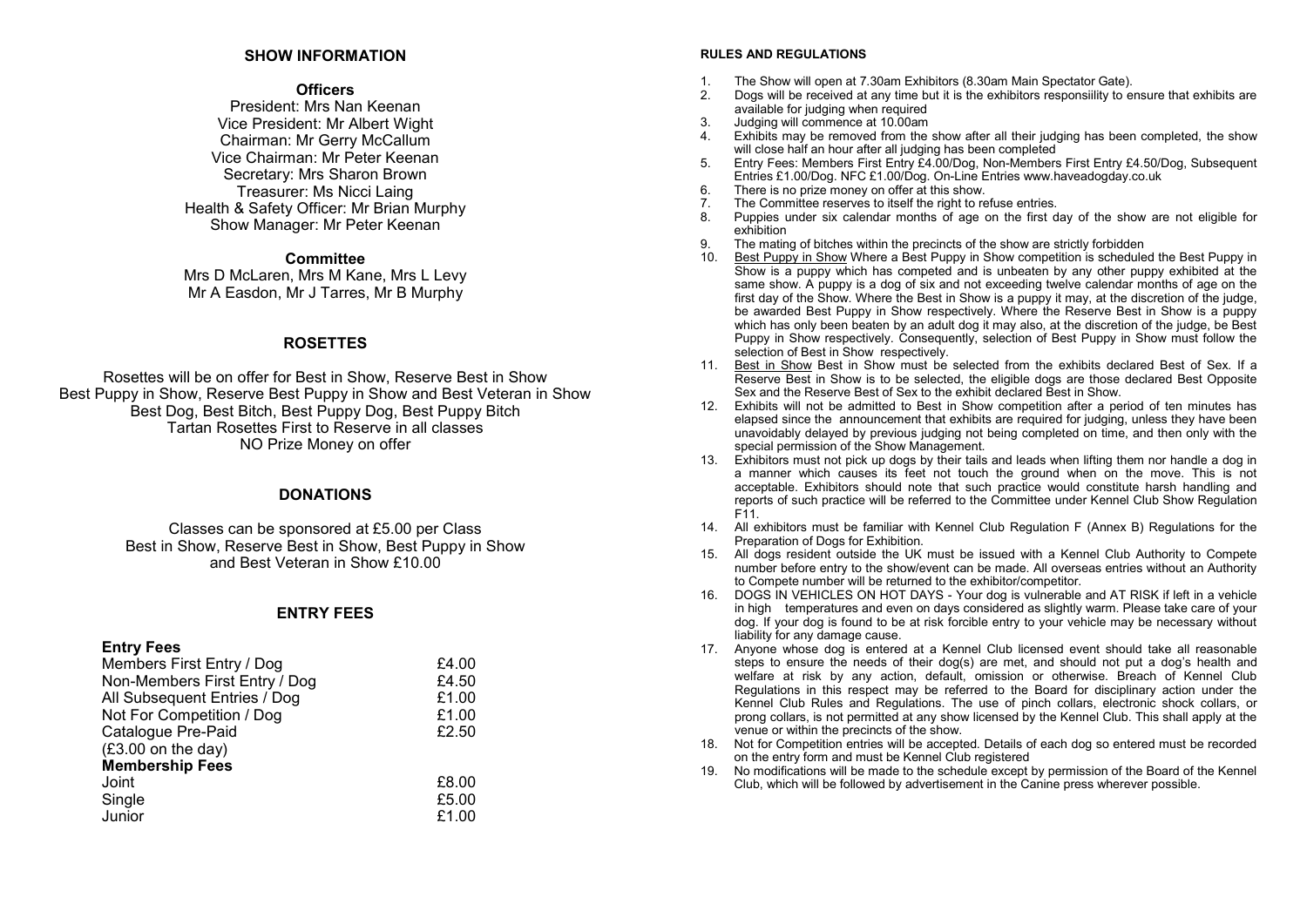### **Use of Electrical Equipment at Shows**

The Kennel Club is becoming increasingly concerned at the amount of electrical equipment being used by exhibitors at shows, including hair dryers and hair straighteners and other grooming devices.

Electrical equipment should not be brought to shows unless absolutely necessary. In rare instances where it might be required, it should be PAT tested and permission sought from the secretary of the show before it is used.

The Kennel Club has also been informed of recent instances of exhibitors commandeering certain areas of a venue in order to have access to power points so as to use electrical grooming equipment. This is totally unacceptable and particularly unfair on the breeds whose allocated areas have been cramped because of this selfish behaviour.

### **Security at Shows**

In light of recent events the Kennel Club would like to issue a reminder to all Societies of the importance of security at dog shows.

The Kennel Club understands that due to the nature of dog shows and the quantity of paraphernalia exhibitors bring it would be extremely difficult for show organisers to take on the issue of security alone, therefore we would reiterate the advice being given by the Police and security services, that everyone in the UK should remain vigilant and this applies to those organising and taking part in dog shows.

The importance of exhibitors feeling that they and their dogs are safe when attending a show cannot be underestimated. We would therefore remind you of the importance of the need for show organisers and exhibitors to remain mindful of potential dangers and that all visitors generally need to be vigilant and alert.

Furthermore the society should provide robust notification informing exhibitors of where to report to should they see anything suspicious or of concern, and of the evacuation procedures in place.

### **JUDGING AT PARTNERSHIP SHOWS**

Partnership shows are those which are held where a host society and another club share a venue and facilities in order to allow exhibitors the opportunity to exhibit at two events during the duration of the host society's show. In most cases, the host society's event will be a general championship show held over a number of days.

At partnership shows judges must not officiate at one show and enter or handle a dog for exhibition at the other show including exhibiting a different breed on another day to that which they are to judge. Partnership shows are defined as shows where the host club and other clubs share a venue and other facilities to allow exhibitors the opportunity to exhibit at each show.

### **CLASSIFICATION**

### **Judge: Mr Stuart Payne (Habiba)**

- **1 VETERAN DOG / BITCH**
- **2 MINOR PUPPY DOG 9 MINOR PUPPY BITCH**
- **3 PUPPY DOG 10 PUPPY BITCH**
- **4 JUNIOR DOG 11 JUNIOR BITCH**
- **5 NOVICE DOG 12 NOVICE BITCH**
- **6 POST GRADUATE DOG 13 POST GRADUATE BITCH**
- **7 LIMIT DOG 14 LIMIT BITCH**
- **8 OPEN DOG 15 OPEN BITCH**

### **BEST IN SHOW ~ RESERVE BEST IN SHOW**

### **BEST OPPOSITE SEX IN SHOW**

### **BEST PUPPY IN SHOW ~ RESERVE BEST PUPPY IN SHOW**

### **BEST VETERAN IN SHOW**

*BVIS will be judged between the Veteran Dog and Veteran Bitch class winners irrespective of any other awards gained at this show* 

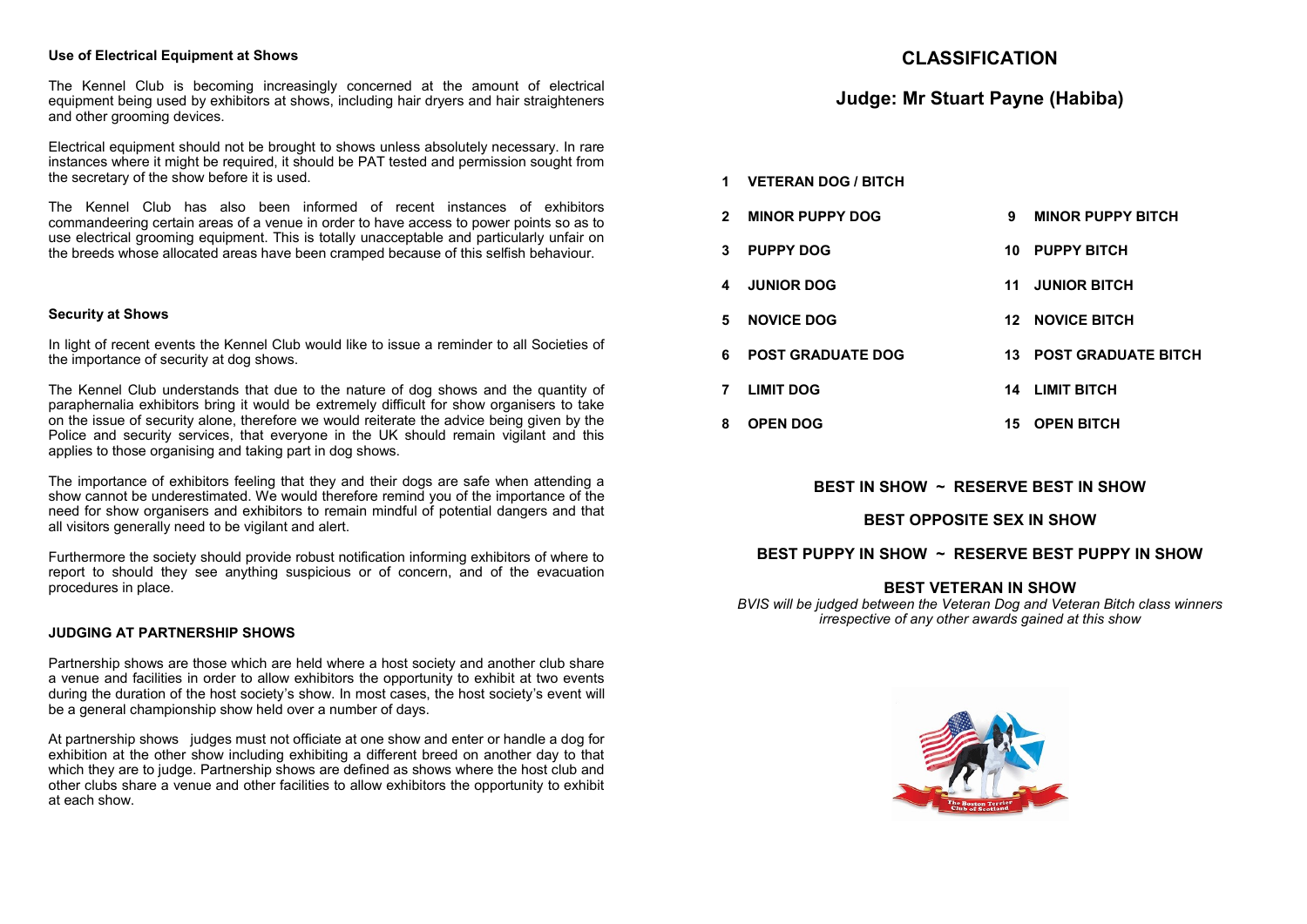#### **REGULATIONS FOR THE PREPARATION OF DOGS FOR EXHIBITION F(B)**

1 These regulations must be observed when a dog is prepared for exhibition and/or exhibited at any Kennel Club Licensed event. Objections may be referred to the General Committee for disciplinary action under these Show Regulations and/or disciplinary action under Kennel Club Rule A11.

(a) a dog found to have been exhibited in breach of these Regulations will automatically be disqualified from exhibition at the show and from any award gained thereat.

(b) Unless the exhibitor provides a satisfactory explanation for the dog being exhibited in breach of these Regulations then he/she may be subject to further penalties of either a fine or as listed under Rule A11.

2 (a) No substance which alters the natural colour, texture or body of the coat may be present in the dog's coat for any purpose at any time during the show. No substance which alters the natural colour of any external part of the dog may be present on the dog for any purpose at any time during the show.

(b) Any other substance (other than water) which may be used in the preparation of a dog for exhibition must not be allowed to remain in the coat at the time of exhibition.

3 No act or operation which alters the natural conformation of a dog or any part thereof may be performed except:

(a) Operations certified to the satisfaction of the General Committee.

(b) The removal of dew claws of any breed.

(c) Operations to prevent breeding provided that such operations are notified to the Kennel Club before neutered dogs are shown.

Nor must anything be done calculated in the opinion of the General Committee to deceive.

- 4 The General Committee without previous notice may order an examination of any dog or dogs at any show. Any examination thus ordered will be made by a person having executive authority who shall have a written directive from the KC in their possession. Samples may be taken for further examination and analysis.
- 5 An individual has the right to lodge an objection to a dog only if he/she is the owner or handler of a dog competing in the same breed or class. An objection may however, be lodged by an official of the show or any anyone so deputed by the Kennel Club. It will be the responsibility of the individual who lodges the objection or the official (as appropriate) to substantiate the grounds for the objection. The Kennel Club will substantiate the grounds for an objection made on its behalf.
- 6 Any objection by an individual related to an infringement of these Regulations must be made in writing to the Show Secretary at his/her office before the close of the Show & the individual must produce evidence of identity at the time of lodging the complaint.

### **DEFINITIONS OF CLASSES**

In the following definitions, a Challenge Certificate includes any Show award that counts towards the title of Champion under the Rules of any governing body recognised by the Kennel Club. Wins at Championship Shows in breed classes where Challenge Certificates are not on offer shall be counted as wins at Open Shows.

In the case of a dog owned in partnership and entered in Members' classes or competing for Members' Specials each partner must at the time of entry be a member of the Society.

In estimating the number of awards won, all wins up to and including the seventh day before the date of closing of entries shall be counted when entering for any class i.e. **19th August 2022**

Wins in Variety classes do not count for entry in Breed classes but when entering in Variety classes, wins in both Breed and Variety classes must be counted. First prizes awarded in any classes defined as Special do not count towards eligibility.

If an exhibitor reports before the judging of a class or classes that a dog has been entered which is ineligible, the exhibitor may choose one of the following options:-

#### (1) Withdrawal

The dog may be withdrawn from competition subject to the conditions of Regulation F(1)19. (2) Transfer

- a) If a dog is ineligible for a class or classes as regards its colour, sex, weight or height the Show Secretary shall transfer it to the equivalent class or classes for the correct colour, sex, weight or height and, in the event of there being no equivalent class, Minor Puppy and Puppy excepted to the Open class for the correct colour, sex, weight or height.
- b) For an exhibit entered incorrectly in a Minor Puppy Class, Puppy Class or Junior Class, which is over age but under twelve calendar months of age, eighteen calendar months of age or 24 calendar months of age respectively, the Show Secretary shall transfer the exhibit to the Puppy Class, Junior Class or Yearling Class respectively for the correct colour, sex, weight or height and in the event of there being no Puppy, Junior or Yearling Class to the Open Class for the correct colour, sex, weight or height.
- For any reason other than the above, the Show Secretary shall transfer It to the Open class for the correct colour, sex, weight or height.
- d) If an exhibit arrives late and misses a class, even if it is the only class in which the dog is entered, the dog may not be transferred to any other class.

| VETERAN | For dogs of not less than seven years of age on the first day of the Show. |
|---------|----------------------------------------------------------------------------|
|---------|----------------------------------------------------------------------------|

- **MINOR PUPPY** For dogs of six and not exceeding nine calendar months of age on the first day of the **Show**
- **PUPPY** For dogs of six and not exceeding twelve calendar months of age on the first day of the **Show.**
- **JUNIOR** For dogs of six and not exceeding eighteen calendar months of age on the first day of the Show.
- **NOVICE** For dogs which have not won a Challenge Certificate/CACIB/CAC/Green Star or three or more First Prizes at Open and Championship Shows (Minor Puppy, Special Minor Puppy, Puppy and Special Puppy classes excepted, whether restricted or not).
- **POST GRADUATE** For dogs which have not won a Challenge Certificate/CACIB/CAC/Green Star or five or more First Prizes at Championship Shows in Post Graduate, Minor Limit, Mid Limit, Limit and Open classes, whether restricted or not where Challenge Certificates were offered for the breed.
- **LIMIT** For dogs which have not become Show Champions under Kennel Club Regulations or under the rules of any Governing Body recognised by the Kennel Club, or won 3 or more CACIB / CAC / Green Stars or won 7 or more First Prizes in all at Championship Shows in Limit and Open Classes, confined to the breed, whether restricted or not, at Shows where Challenge Certificates were offered for the breed.
- **OPEN** For all dogs of the breed for which the class is provided and eligible for entry at the Show.
- **NFC** Societies may at their discretion, accept Not For Competition entries. Societies may accept such entries from breeds of dog not included within the title of the Society and at Shows held over more than one day, such entries may be accepted on any day from the Breed.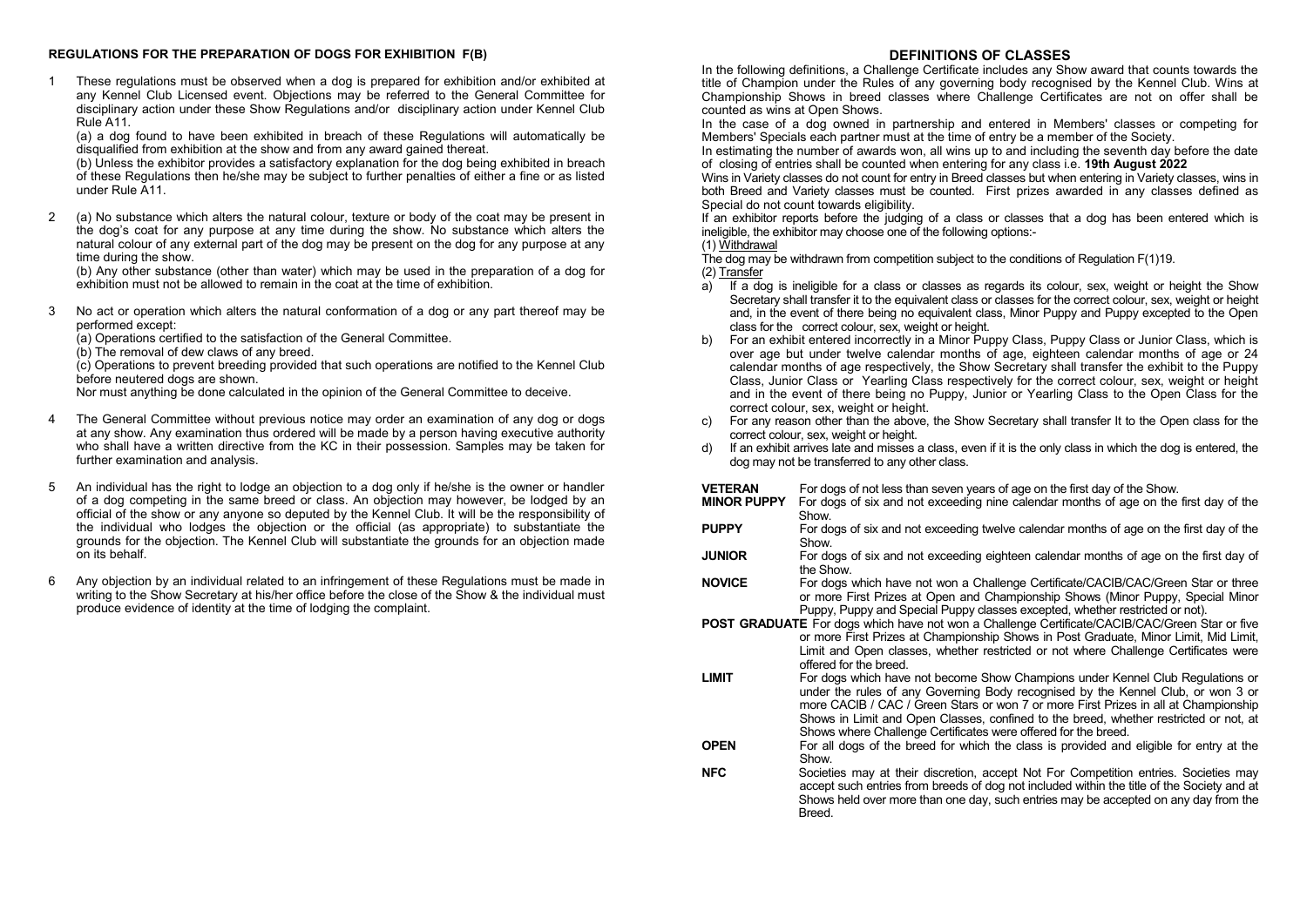### **DOGS IN VEHICLES ON HOT DAYS**

### **Your dog is vulnerable and AT RISK if left in a vehicle in high temperatures and even on days considered as slightly warm**

### **Please take care of your dog**

### **If your dog is found to be at risk forcible entry to your vehicle may be necessary without liability for any damage caused**

Your dog is vulnerable and at risk during hot weather and the Kennel Club offers the following guidance to help guide you through the do's and don'ts travelling to and whilst at KC licensed events.

- When travelling to a show please take a moment to consider whether the route to the show is on a busy holiday route, and leave earlier to avoid increased time in traffic jams.
- If your vehicle is not air-conditioned seriously consider whether travelling to the show is a good idea at all.
- The vehicle should be as fully ventilated as possible, and plenty of stops should be taken, with lots of water available to drink.
- Ensure your dog is not sitting in full sunlight. There should be plenty of free flowing air around the dog.
- When at the show, never leave your dog in the vehicle.
- Keep the dog in the shade take your own shade for example a large umbrella and always have plenty of water available to drink so your dog stays well hydrated.
- Avoid your dog taking part in unnecessary exertion, or from standing in exposed sunlight for extended lengths of time.

Remember, if you feel hot your dog is very likely to feel much hotter and dehydrated, and this could lead to dire results. Please look after your dog's welfare.

### **WARNING: IF YOUR DOG IS FOUND TO BE AT RISK FORCIBLE ENTRY TO YOUR VEHICLE MAY BE NECESSARY WITHOUT LIABILITY FOR ANY DAMAGE CAUSED.**

Anyone whose dog is entered at a Kennel Club licensed event should take all reasonable steps to ensure the needs of their dog(s) are met, and should not put a dog's health and welfare at risk by any action, default, omission or otherwise. Breach of Kennel Club Regulations in this respect may be referred to the Board for disciplinary action under Kennel Club Rules and Regulations. The use of pinch collars, electronic shock collars, or prong collars, is not permitted at any show licensed by the Kennel Club. This shall apply at the venue or within the precincts of the show.